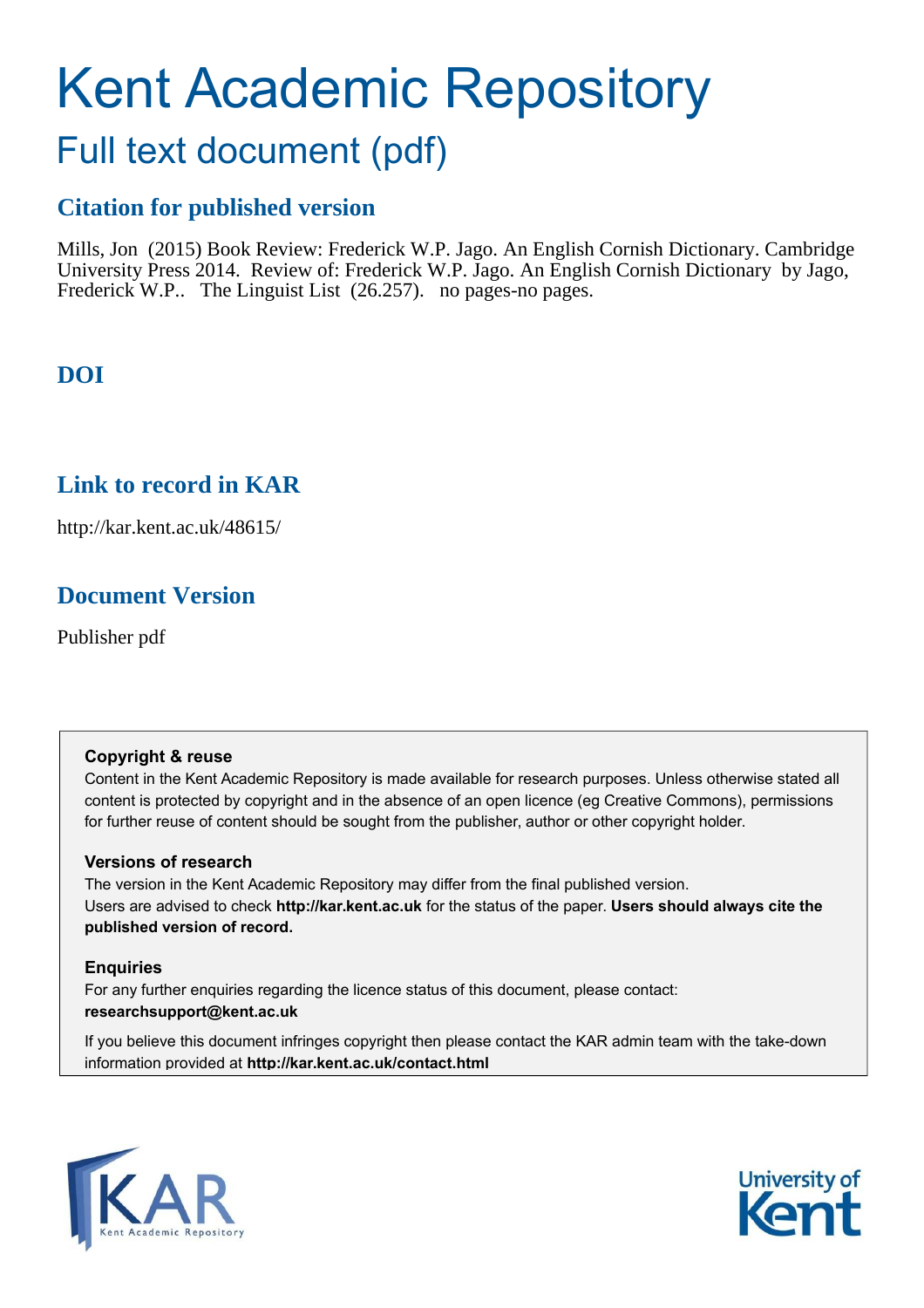

### LINGUIST List 26.2575

#### Thu May 21 2015

#### Review: Historical Ling; Lexicography: Jago (2014)

Editor for this issue: Sara Couture  $\leq$ sara $\omega$ linguistlist.org>

Date: 05-Dec-2014 From: Jon Mills <j.mills@email.com> Subject: An English–Cornish Dictionary

E-mail this message to a friend

Discuss this message

Book announced at http://linguistlist.org/issues/25/25-3843.html

AUTHOR: Frederick W. P. Jago TITLE: An English–Cornish Dictionary SUBTITLE: Compiled from the Best Sources PUBLISHER: Cambridge University Press YEAR: 2014

REVIEWER: Jon Mills, University of Kent at Canterbury

Review's Editor: Helen Aristar-Dry

**SUMMARY** 

When Jago published An English-Cornish Dictionary in the nineteenth century, the Cornish language had become virtually extinct and the Cornish language revival had not yet begun. Jago intended his dictionary to preserve the Cornish language for the benefit of the scholars and antiquarians of his time. This edition published by Cambridge University Press will chiefly be relevant to those who have an interest in the history of Cornish lexicography.

The main body of this book is the alphabetically arranged dictionary itself, which consists of approximately 9,300 alphabetically arranged English headwords, followed by their part-of-speech, Cornish translation equivalents in all their variant spellings, sources and for some entries examples of usage. This main body is preceded by an introduction in three parts, dealing with the history of Cornish, the literature extant at the time that Jago compiled this dictionary, and Jago's remarks concerning his aims and methodology. The main body is followed by seven appendices. Appendices 1-4 include Genesis Chapter 1, the Lord's Prayer, the Creed and the Ten Commandments in Cornish. These are the versions to be found in Williams (1865: 395-6) Lexicon Cornu-Britannicum, and to which Jago usefully provides interlinear translations into English. Appendix 5 is a short place-name dictionary for the most part taken from Bannister's (1869) Glossary of Cornish Names. Appendix 6 is a copy of Prince Louis Lucien Bonaparte's letter to the Cambrian Journal unjustly accusing Pryce (1790) of plagiarism. Appendix 7 is a copy of the Preface to Pryce's (1790) Archaeologia Cornu-Britannica, which Jago includes "by way of serving as Pryce's defence" since Pryce clearly acknowledges all his sources.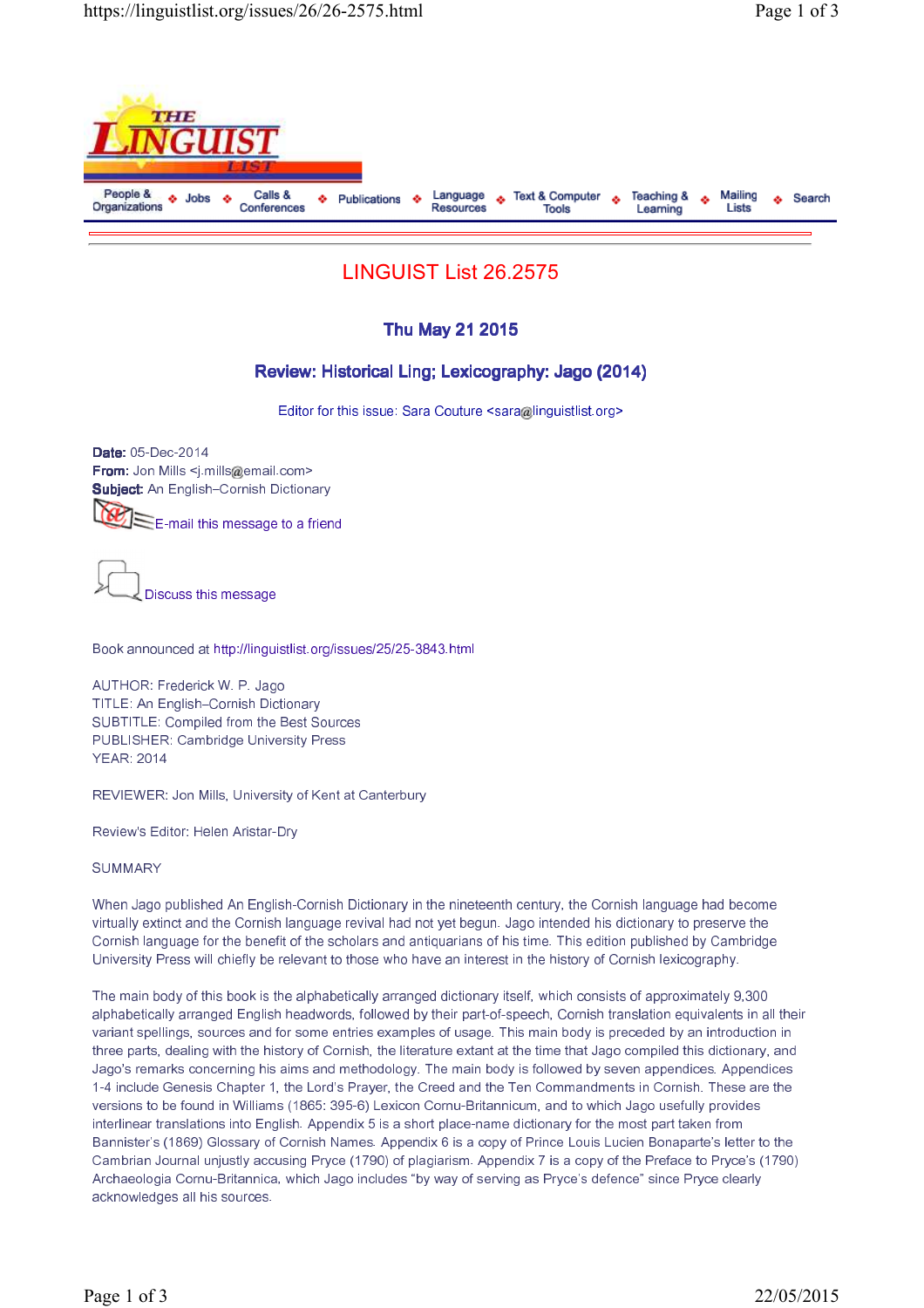Jago describes his aims as follows. "1. To collect all the words which would find a place in an English-Cornish Dictionary. 2. To quote some Cornish phrases for the sake of illustration. 3. To give the various forms or spellings of the words just as they are found in the remains of ancient Cornish, without constructing a single word, or phrase, and without alteration or addition. 4. To place the various spellings of the words in a gradational form, for the sake of their being more easily compared. 5. To give one authority at least for each word and phrase, for the sake of an easy reference to the originals." Jago mostly succeeds in his aims with the exception that he perpetuates the mispellings to be found in Pryce (1790) and Williams (1865) that had originated from Pryce and Williams' misreading their manuscript sources.

#### EVALUATION

It is unfortunate that Jago did not avail himself of those who, in the late nineteenth century, still retained a traditional knowledge of Cornish, such as John Davey of Zennor. Jago (p. iv) mentions the lists of Cornish words contributed to the Cornishman newspaper (1879) by Bernard Victor and a Mr. W.F. Pentreath, but sadly Jago apparently made no attempt to contact either of these potential informants in order to gather further data.

This current edition by Cambridge University Press suffers from the lack of a preface to place Jago's dictionary in its historical context, to describe its significance in the development of Cornish lexicography and the significance that it had for the lexicography of the Cornish revival that followed a few decades after Jago's original edition was published.

This book will be of interest to students of the history of linguistics and more specifically to those studying the history of lexicography or the history of Cornish linguistics. It is not suitable for learners of Revived Cornish, who might be led astray by the title, since this book belongs to a different era, contains several errors and does not give the Cornish words in any of the standardised spelling systems currently being taught. Thus, for the learner of revived Cornish today, Jago's dictionary has been superseded by more accurate and up to date dictionaries, such as those by Nance (1938; 1952; 1955), Nance and Smith (1934), George (1993), Gendall (1997) and Williams (2000).

Prior to Jago's (1887) original edition, three Cornish-English dictionaries had been published. Pryce's (1790) Archaeologia Cornu-Britannica, Williams' (1865) Lexicon Cornu-Britannicum, and Stokes (1868) Cornish Glossary. Jago compiled his English-Cornish Dictionary by simply amalgamating and reversing these three dictionaries. Jago (p. xv) explains his rationale thus, "A Cornish Dictionary without the English-Cornish part of it is like a bird with one wing. The missing wing, imperfect as it may be, I have attempted to supply. What should we say of a Latin Dictionary without an English-Latin division? My wish has been to compile a handy dictionary, so that anyone might find, so far as the remains of the ancient language will allow, what is the Cornish for an English word." Jago (p.xv) acknowledges his predecessors work, "The labours of others have made such a task comparatively easy; indeed, without the works of Williams, andc., this compilation would have been impossible to me, and I have to acknowledge the invaluable assistance derived from all sources."

Jago's dictionary, however, was to play a role beyond Jago's stated aims. The previously published Cornish-English dictionaries of Pryce (1790), Williams (1865) and Stokes (1869) were not lemmatised. Thus any given lexeme might have a number of entries at various places in the alphabetical headword list according to its several inflections and variant spellings. By reversing the dictionaries of Pryce (1790), Williams (1865) and Stokes (1869) to create an English-Cornish dictionary, Jago brought together all the variant forms of each Cornish lexeme under one English headword. Using their newly devised Unified Cornish orthography, Nance and Smith (1934) were then able to standardise the variant spellings found in Jago's dictionary to create their An English-Cornish Dictionary. Nance (1938) then reversed the 1934 dictionary to create the fully lemmatised A New Cornish-English Dictionary, suitable not merely for antiquarians with an interest in a quaint, dead Celtic language, but essential for those who aspired, as Nance himself did, to revive the Cornish language.

Jago's dictionary is still of use for the historical lexicographer of Cornish, since its English-Cornish macrostructure provides a means to look up all the variant historical spellings of any given Cornish lexeme. This is particularly useful for searching an electronic diachronic corpus of historical Cornish.

#### **REFERENCES**

Bannister, J. 1869. A Glossary of Cornish Names. London: Williams and Norgate Gendall, R.R.M. 1997. A Practical Dictionary of Modern Cornish. Menheniot: Teere ha Tavaz.

George, Ken. 1993. Gerlyver Kernewek Kemmyn: An Gerlyver Meur, Kernewek-Sowsnek. Kesva an Taves Kernewek.

Nance, R. Morton, and A. S. D Smith. 1934. An English-Cornish Dictionary. St. Ives: Federation of Old Cornwall Societies.